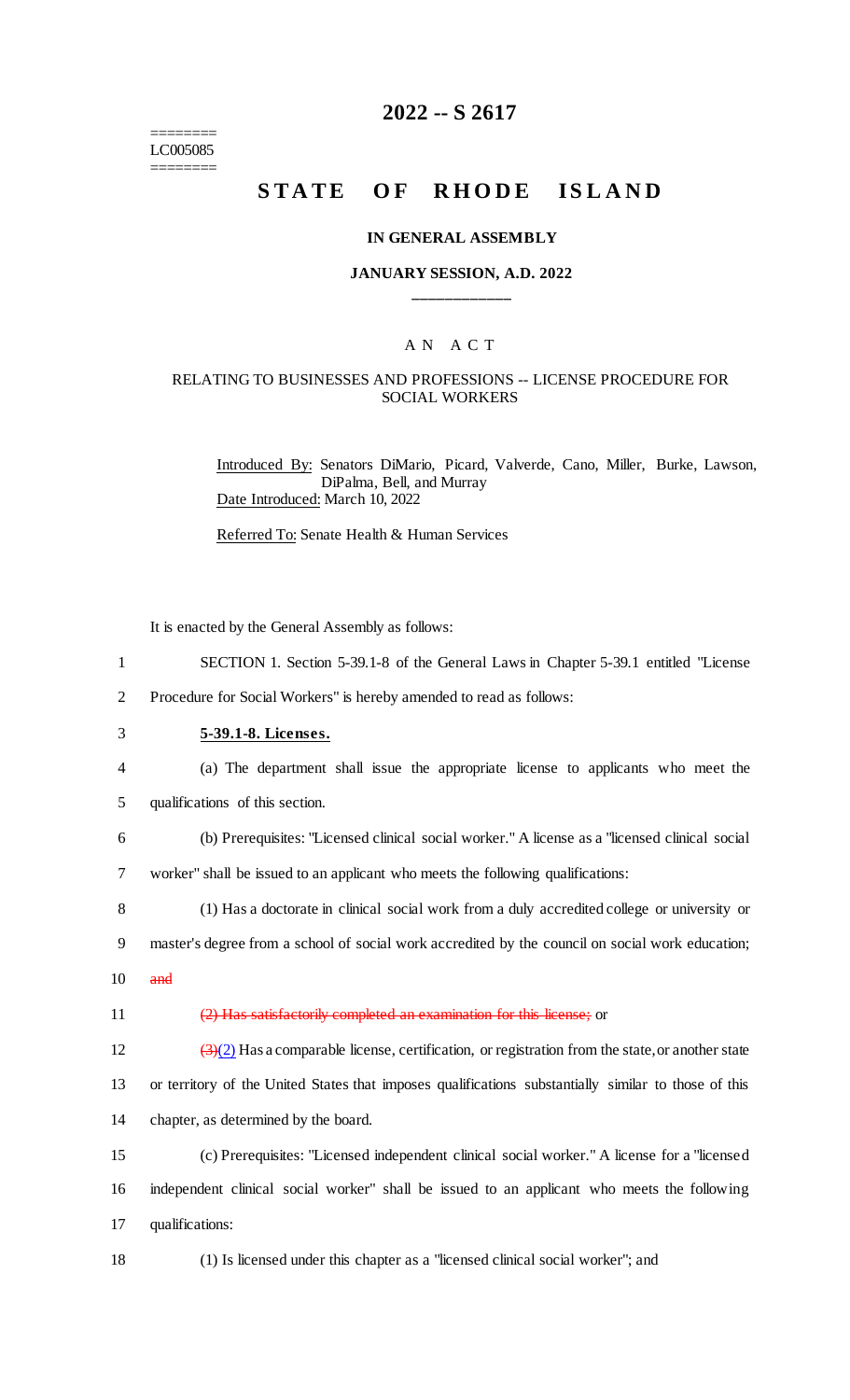(2) Has twenty-four (24) months of experience acceptable to the board, under appropriate

supervision; and

(3) Has fulfilled the continuing education requirements for this license; and

(4) Has satisfactorily completed an examination for this license; or

- (5) Has a comparable license, certification, or registration from the state, or another state or territory of the United States that imposes qualifications substantially similar to those of this chapter.
- 

 (d) In addition to these qualifications, an applicant for any of these titles must prove to the board's satisfaction:

- (1) An age of at least twenty-one (21) years;
- (2) That he or she merits the public trust;

(3) A United States citizenship or proof of other legal resident status;

 (4) An absence of conviction of a felony, which is subject to waiver by the board upon presentation of satisfactory evidence that this conviction does not impair the ability of the person to conduct with safety to the public the practice authorized by this license. The applicant shall bear the burden of proving that his or her conviction does not impair his or her ability to conduct with safety to the public the practice authorized by this license;

 (5) An absence of NASW sanction for violation of code of ethics, or other state-board sanction which is subject to waiver by the board upon presentation of satisfactory evidence that this sanction does not impair the ability of the person to conduct with safety to the public the practice authorized by this license. The applicant bears the burden of proving that his or her sanction does not impair his or her ability to conduct with safety to the public the practice authorized by this license;

 (6) That the applicant has not been declared mentally incompetent by any court, and if any decree has ever been rendered, that there has been a subsequent court determination that the applicant is competent; and

 (7) Freedom from use of any controlled substance or any alcoholic beverages to the extent that the use impairs the ability of the person to conduct with safety to the public the practice authorized by this license. The applicant bears the burden of proving that he or she is free from use of any controlled substance or any alcoholic beverages that impair his or her ability to conduct with safety to the public the practice authorized by this license.

 (e) No applicant for a license as a "licensed clinical social worker" shall be required to take or pass a standardized written examination in order to qualify for the license.

(f) Any standardized written examination given to a "licensed independent clinical social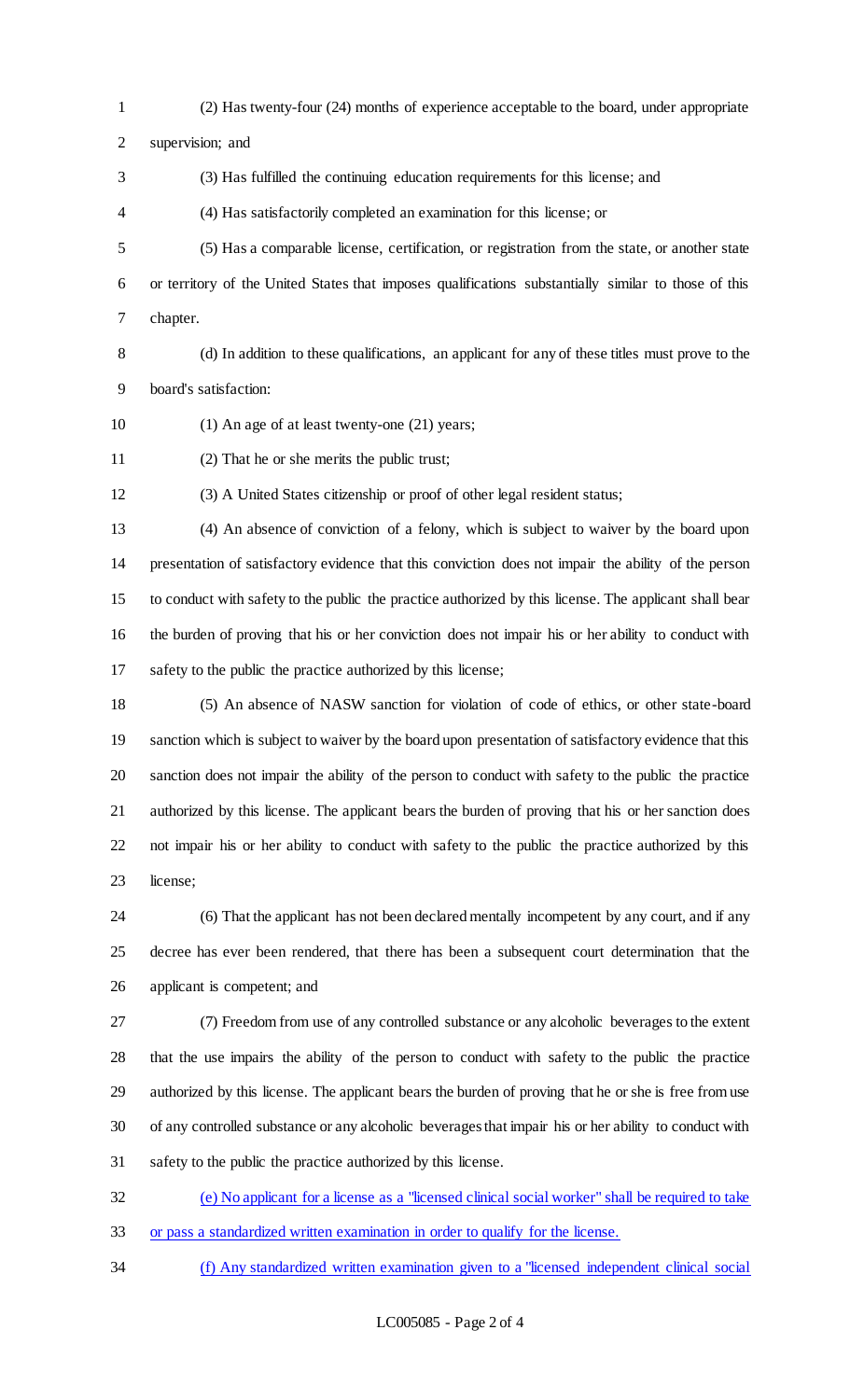- 1 worker" pursuant to subsection (c)(4) of this section shall be offered in languages other than
- 2 English, as determined by the board of social work examiners.
- 3 SECTION 2. This act shall take effect upon passage.

======== LC005085 ========